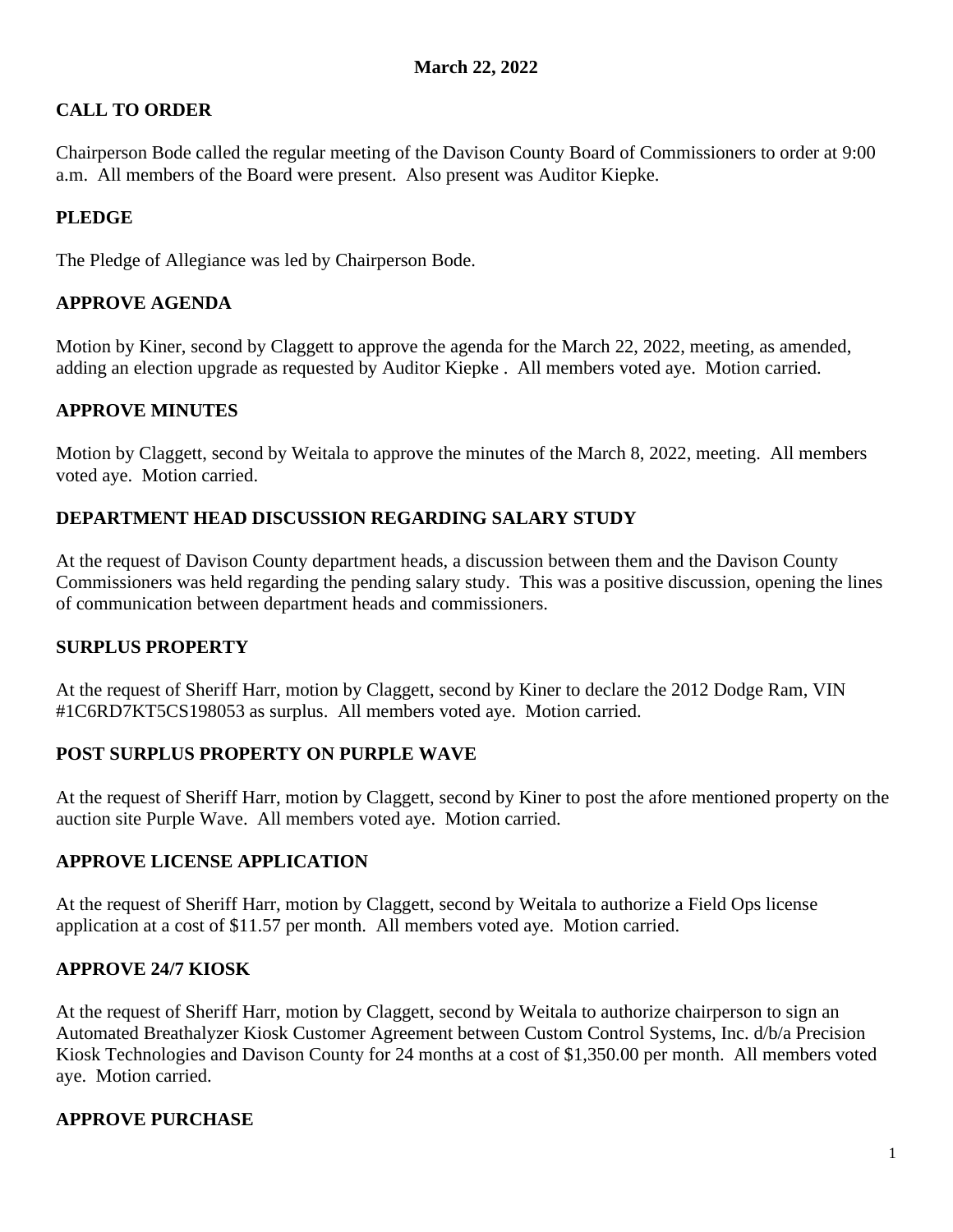At the request of VSO Bennett, motion by Weitala, second by Reider to approve the purchase of a desk, two curved monitors, a printer and three chairs at an approximate cost of \$2,900. All members voted aye. Motion carried.

### **INTO EXECUTIVE SESSION**

At 10:36 a.m., as per the request of VSO Bennett, motion by Weitala, second by Claggett to move into executive session to discuss personnel as per SDCL 1-25-2. All members voted aye. Motion carried.

## **OUT OF EXECUTIVE SESSION**

At 10:54 a.m., motion by Claggett, second by Kiner to move out of executive session. All members voted aye. Motion carried.

## **ACCEPT RESIGNATIONS**

Motion by Claggett, second by Weitala to accept the resignation of full-time Corrections Sergeant David Suarez effective April 15, 2022. All members voted aye. Motion carried.

Motion by Weitala, second by Kiner to accept the resignation of part-time Corrections Officer Destiny Soto effective March 19, 2022. All members vote aye. Motion carried.

## **RECLASSIFY EMPLOYEES**

Motion by Claggett, second by Weitala to reclassify Corrections Officer Mark Zard from full-time to part-time effective April 2, 2022. All members voted aye. Motion carried.

Motion by Claggett, second by Kiner to reclassify Correction Officer Ashley Schulz from part-time to full-time effective March 19, 2022, and to credit her part-time hours towards her introductory period. All members voted aye. Motion carried.

Motion by Claggett, second by Kiner to reclassify Corrections Officer Brett Costello from part-time to full-time effective March 19, 2022. All members voted aye. Motion carried.

# **AUTHORIZE NOTARY SEAL**

Motion by Claggett, second by Rieder to authorize Welfare Administrative Assistant Norwick to become a notary and purchase a seal. All members voted aye. Motion carried.

## **APPROVE BILLS**

Motion by Weitala, second by Claggett to approve the following bills for payment. All members voted aye. Motion carried.

# **GENERAL FUND:**

**STATES ATTY:** Diversion Service & Fees/First Bankcard-714.50**; CRT APPTED ATTY:** Crt Appted Atty/Alvine Lay Firm-3,514.20**; SHERIFF:** Repairs Patrol Car/Carquest of Mitchell-24.54**; JAIL:** Laundy Supplies/Aramark-264.96, Minor Equip/Cooks Correctional-311.58**; MENTAL HAND:** Handicap/SD Dept of Revenue-1,204.34**; FAIR:** Water & Sewer/Davison Rural Water-80.90, Phones/Santel Communications-40.00**;**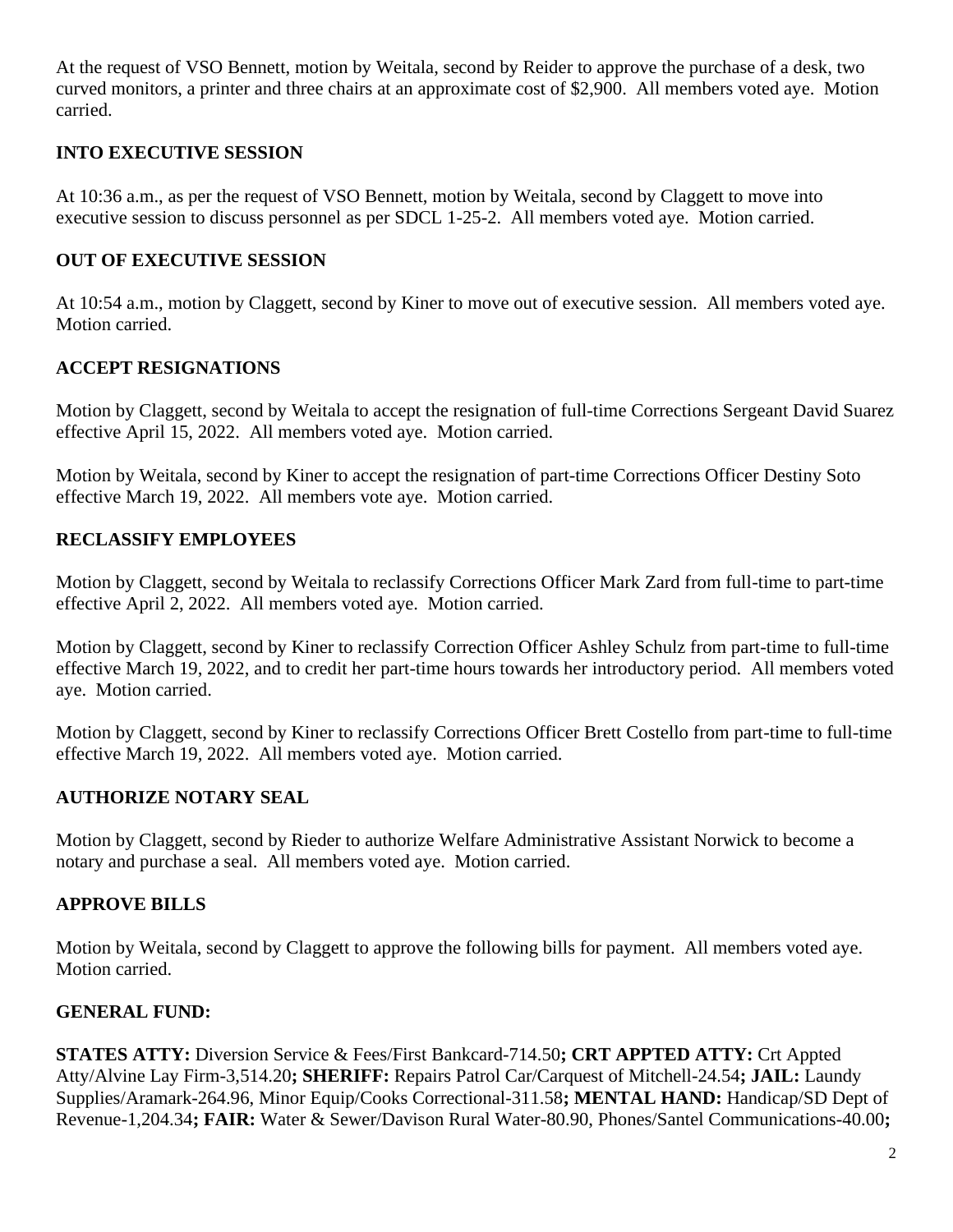**WEED:** Repairs/Heartland Ag Systems-25.36**; HIWAY:** Repairs & Maint/Auto Body Specialties-2.04, Dakota Fluid Power-484.13, Diesel Machinery Inc-151.10, Mitchell Iron & Supply-488.05, Supplies & Materials/Aramark-170.52, Bierschbach Eqpt & Supply-220.00, Jones Supplies-232.07, Mitchell Iron & Supply-446.45, Utilities/City of Mt. Vernon-92.00, Santel Communications-41.60.

## **GENERAL FUND:**

**COMM:** Publishing/Daily Republic-283.42, Library/Mitchell Public Library-6,500.00**; JUD:** Jury Fees/Jurors-469.32, Prof Fees/Access Health Mitchell-4,000.00, Carol Johnson-368.20, SDHSC-1,200.00, Law Library/West Payment Center-109.50**; AUD:** Supplies/McLeod's Printing-199.98, Trvl & Conf/SDACO-185.00**; TREAS:** Trvl & Conf/SDACO-185.00, Mainframe Support/Bruce Mastel-35.00**; STATES ATTY:** Med Prof Fees/Avera Queen of Peace-1,476.00, SD Public Health Laboratory-530.00, Repairs & Maint/Dakota Data Shred-51.70**; PUB SFTY BLDG:** Repairs/Menards-350.53, Supplies/Jones Supplies-35.36, Water & Sewer/City of Mitchell-1,169.11, Pest Control/Premier Pest Control-80.00, Elevator Service/Schumacher Elevator-428.34, Buildings/Design Crete-16,907.37**; CRTHOUSE:** Repairs & Maint/Carquest of Mitchell-26.20, Runnings Supply-10.79, Supplies/Jones Supplies-167.71, Menards-58.52, Gas & Electric/Northwestern Energy-4,411.18, Pest Control/Premier Pest Control-50.00**; DOE:** Asses Notices/Qualified Presort-920.21, Postage/Qualified Presort-3,133.54, Trvl & Conf/Steinley Real Estate-500.00**; NORTH OFC:** Supplies/Menards-84.61, Gas & Electric/Northwestern Energy-2,383.59, Water & Sewer/City of Mitchell-43.74, Pest Control/Premier Pest Control-50.00**; VET:** Supplies/McLeod's Printing-239.00, Thune's True Value-15.40, Computer Services/Tyler Technologies-898.00**; COORD:** Postage/Qualified Presort-839.65, Postage Meter Fees/Qualified Presort-197.55, Copy Mach Maint/Access Systems-30.98, Century Business Products-147.55**; SHERIFF:** Prof Services/Avera Occupational-120.00, Repairs Patrol Car/Sturdevant's Auto Parts-28.80, Oil Changes/Lube Rangers-92.06, Tires/Big E Auto-19.41, Car Wash/Mega Wash-24.00, Office Supplies/A & B Business Solutions-45.46, McLeod's Printing-49.00, Uniforms/Jack's Uniforms & Equip-29.47, Prisoner Transport/Pennington County Jail-73.30, Cellular Service/Verizon Wireless-563.44, Machinery & Auto/Dakota Two Way-285.00**; JAIL:** Medicine/Avera Medical Group-86.57, Lewis Drug Stores-6,429.89, Mitchell Clinic-123.62, Federal Inmate Med Ex/Lewis Drug Stores-18.69, Bldg Maint/Menards-155.44, Office Supplies/Innovative Office-120.93, Jail Supplies/Bob Barker Co Inc-371.89, Jones Supplies-256.12, Lewis Drug Stores-84.92, Kitchen Supplies/Jones Supplies-257.84, Oth Co Jail Bd/Brown County Sheriff-225.00, Uniforms/Galls Lexington-204.00, Prisoner Food/Summit Food Service-10,123.32, Travel/Melinda Harmelink-80.00, Holiday Inn Express Winner-150.00, Ashley Schulz-80.00, David Suarez-80.00, Water Softener/Darrington Water-49.00, Contracts/FNIC-80.00, Office Advantage-219.25, Medical Waste Transport-192.64, Minor Equip/Galls Lexington-259.20, Inmate Services/Swanson Services-371.55**; JUV DET:** Detention/Minnehaha Co Regional-1,285.00**; WELFARE:** Hospital/Avera McKennan Hosp-3,825.01, Supplies/McLeod's Printing-59.90, Qualified Presort-6.93**; MENTAL ILL:** Committals/Douglas Papendick-505.00, Hearings/Avera McKennan Hosp-484.04, Avera QoP Hosp-250.57, Den Herder Law Office-141.40, Horn Law Office-222.20, Mark Katterhagen-15.00, Lacroix Law Office-338.83, Lewis & Clark BHS-368.00, Darcy Lockwood-15.00, Lucy M Lewno-166.53, Yankton Co Treasurer-265.10, Yankton Sheriff's Ofc-50.00**; FAIR:** Repairs & Maint/Menards-64.98, Midwest Fire & Safety-144.50, Supplies/Jones Supplies-264.31, Menards-13.44, Pest Control/Premier Pest Control-50.00, Phones/Verizon Wireless-41.91**; CO EXTENSION:** Postage/Qualified Presort-6.92, Utilities/CenturyLink-27.06**; WEED:** Trvl & Conf/Brian Bode-75.60, Board Mileage/Brenda Bode-15.54, Brian Bode-14.28, Steven Roth-.84, Kevin Deinert-10.92, James Miiller-15.12, Utilities/Verizon Wireless-41.91**; HIWAY:** Repairs & Maint/Carquest of Mitchell-1,231.67, Menards-154.96, North Central Int'l-1,150.79, Sturdevant's Auto Parts-80.95, Wheelco Truck & Trailer-3,341.67, Supplies & Materials/A-Ox Welding-316.31, Access Systems-50.57, Boyer Trucks-369.75, Carquest of Mitchell-829.29, McLeod's Printing-46.99, Menards-431.99, Mitchell Concrete Products-8.25, Mueller Lumber Co-20.46, Transource-38.52, Sturdevant's Auto Parts-60.13, Wheelco Truck & Trailer-33.14, Utilities/Northwestern Energy-3,483.90, Verizon Wireless-83.82, Projects/Civil Design Inc-6,142.50, Gary Bussmus-4,278.40**; EMG MGMT:** Fuel/Karen Wegleitner-61.35, Utilities/CenturyLink-13.53, Northwestern Energy-80.07, Verizon